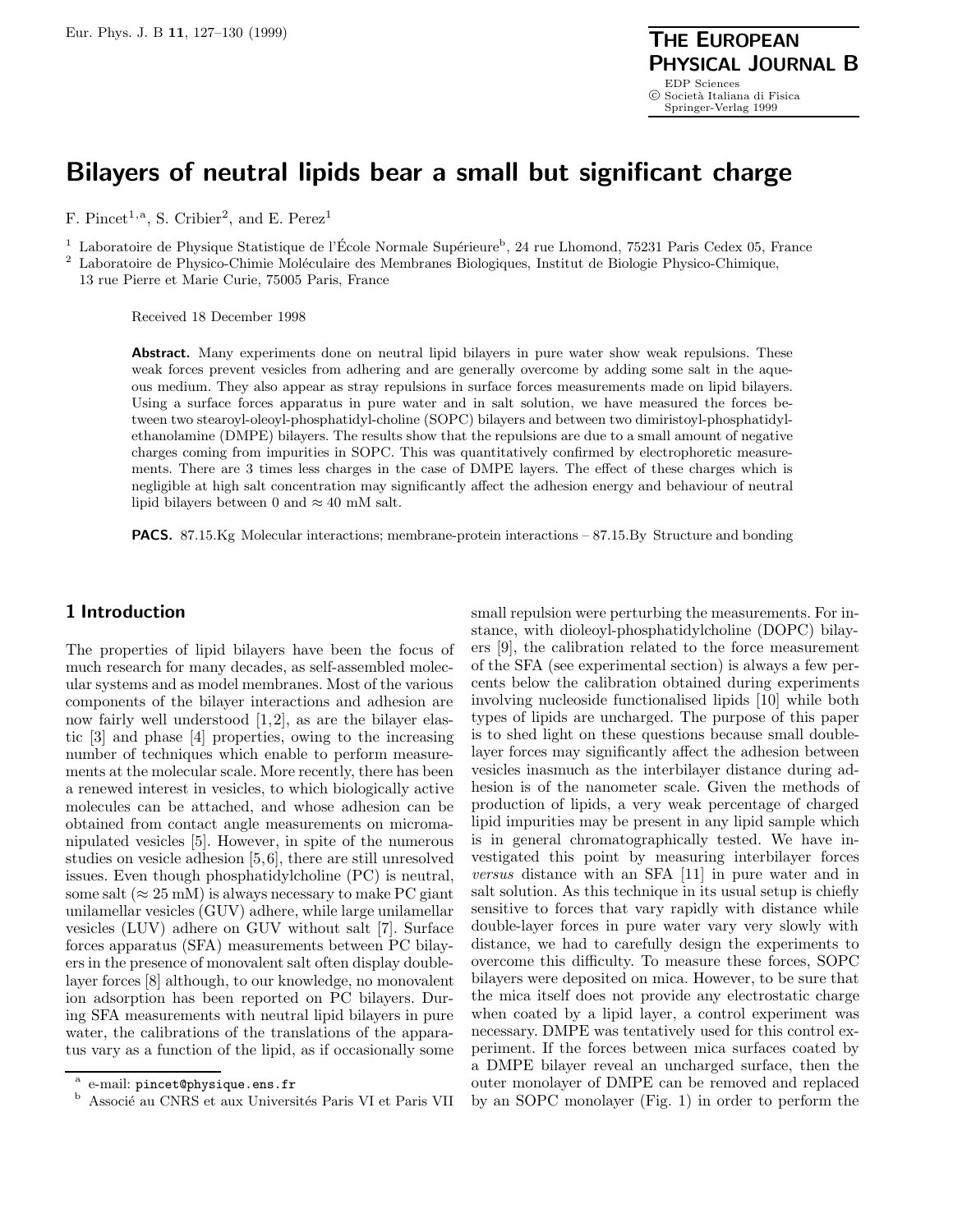

**Fig. 1.** Configuration of the lipid layers for forces measurements. The inner monolayers are always DMPE, and the outer layers are either SOPC or DMPE.



**Fig. 2.** Schematic view of the surface force apparatus.  $\theta$  is the rotation angle of the micrometric screw that controls X.

same measurements on these new surfaces and ascribe any possible charges to the SOPC monolayer. This is what we have done in a series of independent experiments.

## **2 Experimental**

The SFA has been described in detail in many papers [11] and exists in several versions. It will not be described here except for the part which is essential to the present measurements. The SFA enables to measure the force  $(\pm 0.1 \mu N)$  between two surfaces as a function of distance  $(\pm 10 \text{ pm})$  measured by multiple beam interferometry. One of the surfaces is fixed at the end of a leaf spring which is used to measure the force. The base of this leaf spring can be moved by a distance  $X$  by means of a differential spring system. This system is made up of two springs having a stiffness ratio of 1 000, so that when a micrometric screw bends the supple spring by 1  $\mu$ m, the stiff spring is bent by 1 nm and therefore the base of the leaf spring is moved by the same distance [11]. The rotation angle of this micrometric screw is called  $\theta$ , and X is proportional to  $\theta$ (Fig. 2). In the absence of forces between the two surfaces, the leaf spring does not bend and the displacement  $\Delta X$  of its basis is equal to the displacement  $\Delta D$  of its end measured interferometrically:  $\Delta X/\Delta \theta = \Delta D/\Delta \theta = C$  where  $C$  is the calibration of the translation. If there is a force between the surfaces, the leaf spring undergoes a flexion to balance the force and we have:  $\Delta X = \Delta D + \text{flexion}$  and  $C = \Delta X/\Delta\theta$  is therefore different from  $\Delta D/\Delta\theta$ . In the

**Table 1.** These values are averages over a large number of runs and experiments. C is the calibration of the translation.

|                                                                     | outer layer: DMPE<br>inner layer: DMPE | outer layer: SOPC<br>inner layer: DMPE |
|---------------------------------------------------------------------|----------------------------------------|----------------------------------------|
| $(\Delta D/\Delta \theta)/C$<br>without salt                        | 0.992                                  | 0.940                                  |
| $(\Delta D/\Delta \theta)/C$<br>with<br>$10^{-3}$ MKNO <sub>3</sub> |                                        |                                        |

SFA,  $\Delta X/\Delta\theta$  is not measured directly.  $\Delta D$  is measured by the change of the intersurface distance;  $C$  is usually obtained by measuring  $\Delta D$  and  $\Delta \theta$  at a distance at which the surface force is zero, generally in the range 100 to 200 nm for bilayer experiments, and for which the equality  $C = \Delta D / \Delta \theta$  is valid. However, the forces between two weakly charged surfaces at zero salt concentration are very long-ranged  $(>100 \text{ nm})$ , vary slowly with distance and are difficult to detect and measure. In this case, the usual way to obtain the calibration may give a wrong value of C. In order to circumvent this difficulty, we use the following experimental approach.

With  $10^{-3}$  M salt concentration, the double-layer vanishes beyond 50 nm [11,12], and therefore above this distance, the equality  $C = \Delta D / \Delta \theta$  is valid. The same measurements are performed in pure water. If  $\Delta D/\Delta \theta$ C, there is a weak double-layer repulsion indicative of surface charges. If  $\Delta D/\Delta \theta = C$  there is no charge present on the surfaces. It is technically simpler to add salt after the experiments in pure water and to compare the results subsequently, which is how we proceed. The lipids are obtained from Avanti Polar Lipids, the salt is  $KNO<sub>3</sub>$ , and the pH is ∼ 5.5 (pure water). The lipid bilayers are deposited at a constant pressure of 38 mN/m.

#### **3 Results**

With a DMPE bilayer on the surfaces, the change in  $\Delta D/\Delta \theta$  upon the addition of salt is very small (0.8%). With salt, the measured force remains within the experimental error. Consequently, no decay-length may be deduced from the data. Without salt, a very small force can be seen with a decay-length of 162 nm. This shows the quasi-absence, but not the total absence, of charges on the DMPE bilayer coated mica surfaces. When the outer monolayers are made of SOPC, the change is much larger (6%), indicating a significant double-layer repulsion (see Tab. 1). The decay-lengths of the exponential repulsions are equal to the Debye-length corresponding to the salt concentration (see Fig. 3). This is characteristic of a double-layer repulsion. After rinsing with pure water, the decay-length increases significantly. A reliable value of C can only be obtained with added salt which guarantees the absence of long-distance repulsion.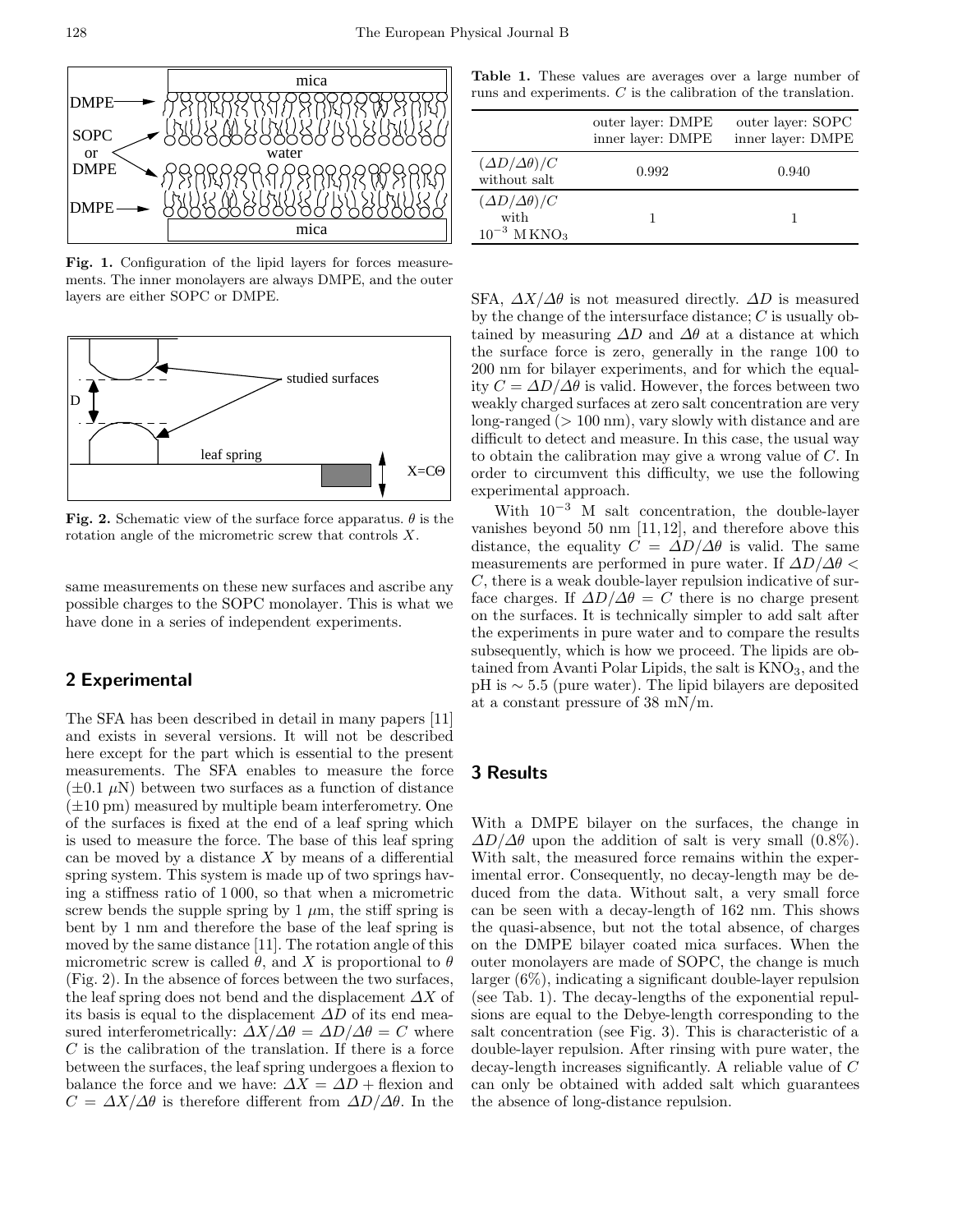

**Fig. 3.** Force measurements for SOPC (with DMPE as the inner monolayer). As  $F_0$  cannot be experimentally determined in pure water, the value 0.03 mN/m has been chosen here for  $F_0/R$ . The force in 10<sup>-3</sup> M KNO<sub>3</sub> is represented by the shaded area because it is very sensitive to the charge (the force is proportional to  $\sigma^2$ , it varies from one experiment to another).

#### **4 Discussion**

The control experiment establishes the absence of charges due to the mica. Those observed with SOPC can only come from the SOPC monolayer. The surface charge is obtained by using the linearised relationship between the double-layer interaction energy W of two surfaces at distance D, their charge  $\sigma$  and the Debye length  $\kappa^{-1}$  [13]:

$$
W(D) = 2\sigma^2 \exp(-\kappa D) / \kappa \varepsilon.
$$
 (1)

W is related to the force  $F$  measured between curved surfaces by the Derjaguin approximation. In pure water, there is already an existing repulsion  $F_0$  at the starting point of the force measurement (200 nm).  $F_0$  is not measured. Consequently, the actual force is  $F(D)+F_0$  where  $F(D)$  is the experimental value of the force obtained by assuming that the force is zero at the onset of the measurements (200 nm).

Therefore:

$$
W(D) = [F(D) + F_0]/2\pi R
$$
 (2)

where  $R$  is the radius of curvature of the surfaces. Three unknowns have to be determined:  $F_0$ ,  $\kappa$ ,  $\sigma$ .

In pure water, the SOPC force data is obtained by using the calibration determined in salt solution. It is fitted to an exponential for different values of  $F_0$ . Each fit provides a value for  $\kappa$  and  $\sigma$ . For a pH of 5.5,  $\kappa^{-1}$  is at most 170 nm and the actual  $F_0$  value lies between 0 and the value at which  $\kappa^{-1} = 170$  nm. As shown in Table 2, the value of  $\sigma$  (one charge per 850 SOPC molecules, accuracy:  $\pm 15\%$ ) is not sensitive to this range of  $F_0$  values which justifies the used procedure. The same procedure is followed in the case of DMPE to obtain the force in pure water in the range  $0-200$  nm.  $F_0$  can be neglected because  $\kappa^{-1}$  is found equal to 162 nm when the raw data is directly fitted to an exponential (cf. Tab. 2). The charge of DMPE is three times smaller than that of SOPC.

In  $10^{-3}$  M KNO<sub>3</sub>,  $F_0 = 0$ . For the SOPC data, the decay-length of the force is 10 nm, as expected, considered the value of the Debye length, and  $\sigma$  is 5 times larger

**Table 2.** Estimate of the surface charge  $\sigma$  from the exponential fit of the repulsion for different  $F_0$  values. However, by varying  $F_0/R$ , for SOPC in pure water,  $\sigma$  varies by 15% which is the accuracy of this estimate.

|                                         | $F_0/R$<br>(mN/m) | $\kappa^{-1}$<br>(nm) | σ<br>(charge per lipid) |
|-----------------------------------------|-------------------|-----------------------|-------------------------|
| SOPC<br>pure water                      | $\theta$<br>0.03  | 54<br>95              | 1/700<br>1/900          |
|                                         | 0.1               | 177                   | 1/1000                  |
| SOPC<br>in $10^{-3}$ M KNO <sub>3</sub> | $\theta$          | 10                    | 1/145                   |
| <b>DMPE</b><br>pure water               | 0                 | 162                   | 1/2900                  |

than without salt (one charge per 150 SOPC molecules). The origin of this increase remains unknown. In the case of DMPE the force is too small to be distinguished from the experimental error. Therefore any charge present in the bilayer is too weak to be observed. A rough estimate shows that it cannot be detected with this technique at this salt concentration if less than one charge per 500 DMPE molecules.

These results do not give any information on the sign of the charges, but a simple electrophoresis experiment can easily give the answer. A capillary tube (section  $0.3 \times 3$  mm<sup>2</sup>) is filled with a suspension of SOPC GUV. A tension is applied between both ends. The movement of the GUV observed through a microscope shows that the SOPC GUV bear a negative charge both in pure water and in  $10^{-3}$  M KNO<sub>3</sub> in agreement with negative zeta potentials obtained on PC LUV [14,15]. From our measurements, we can estimate the charges of the vesicles. In electrolyte free solution, the mobility was  $4 \times 10^{-8} \pm 1.5 \times 10^{-8} \text{ m}^2 \text{s}^{-1} \text{V}^{-1}$  giving c.a. one charge per 1 100 lipids. In  $10^{-3}$  M KNO<sub>3</sub> solution, the mobility was  $1.9 \times 10^{-8} \pm 10^{-8}$  m<sup>2</sup>s<sup>-1</sup>V<sup>-1</sup> giving c.a. one charge per 125 lipids. It is interesting to note that Mac Laughlin et al. [16] obtained a small negative charge with egg PC vesicles in 0.1 M NaCl (giving c.a. one charge per 600 lipids) that they include in their error bar. It therefore seems that this small charge phenomenon is general to phosphatidylcholine lipids. The zwitterionic headgroup of PC comprises a phosphate group (ionisation  $pK = 2$ ) and a choline group which is always positively charged. At the experimental pH, pure SOPC naturally bears a very small positive charge. As in our experiments, the overall charge of SOPC bilayers is negative, it must come from impurities.

How can one reconciliate the non-adhesion of GUV with a LUV-GUV adhesion [7] at zero salt concentration? One possible explanation is that LUV membrane is under tension while GUV membrane is tensionless. This implies a reduction in the repulsive undulation forces [17] that may generate adhesion [18,19]. Simple diffusion considerations can also explain the GUV-GUV and LUV-GUV discrepancy. The typical Brownian motion speed of LUV scales to 1  $\mu$ m/s and the diffusion coefficient of an